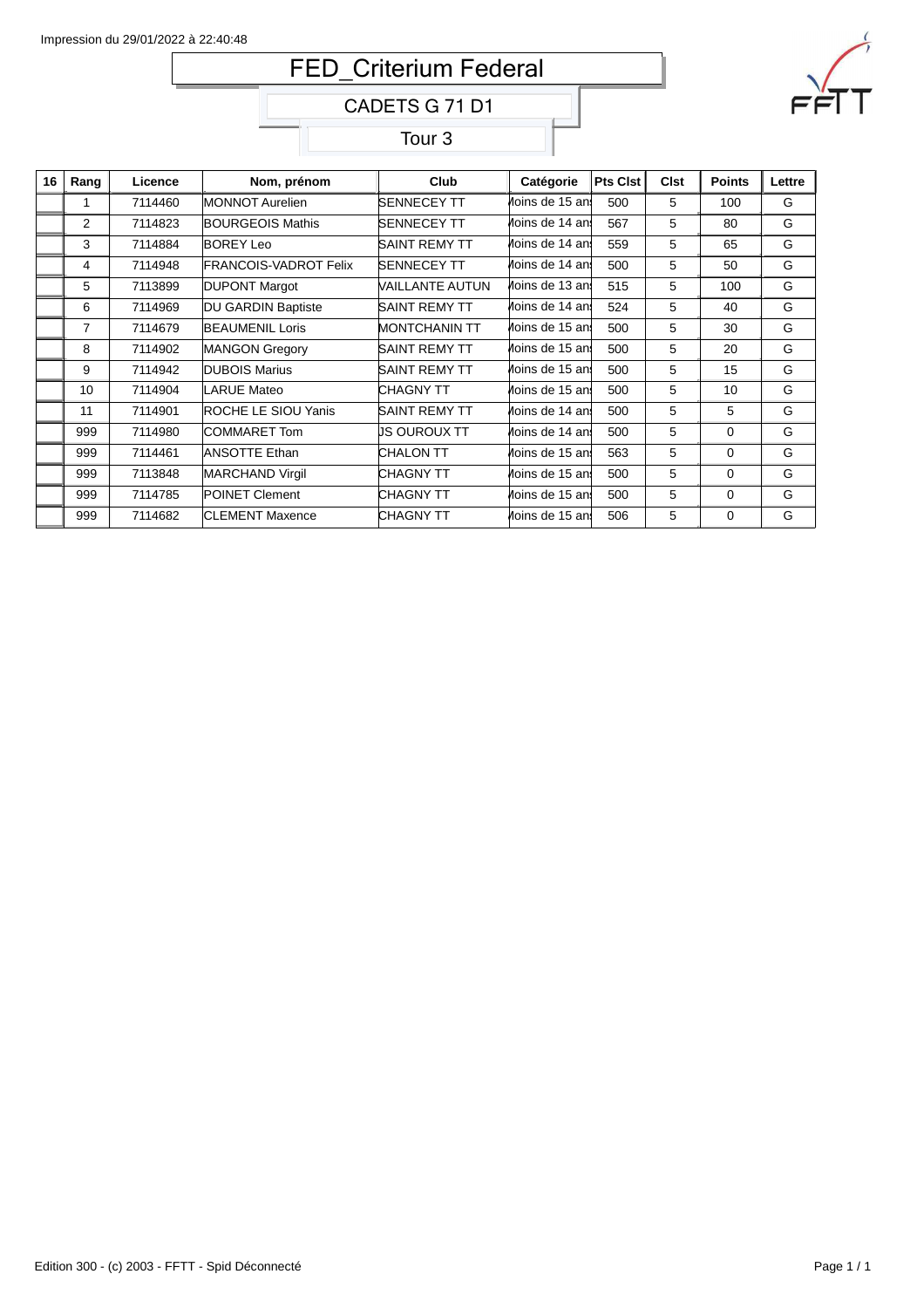## **FED** Criterium Federal

CADETS G 71 D1

Tour 3



## **FED\_Criterium Federal / CADETS G 71 D1 / Poule 1**

| Rang                             |       |     |   | Nom                                                                                                                                                    | Dossard                           | <b>N</b> Licence                                               |   |                            | <b>Clst</b> |              | Points                                 |                |                    | $N^{\circ}$ Club |                                                          |                |                |                                                                                                                                        | Club |              |                | Cat.                                               |
|----------------------------------|-------|-----|---|--------------------------------------------------------------------------------------------------------------------------------------------------------|-----------------------------------|----------------------------------------------------------------|---|----------------------------|-------------|--------------|----------------------------------------|----------------|--------------------|------------------|----------------------------------------------------------|----------------|----------------|----------------------------------------------------------------------------------------------------------------------------------------|------|--------------|----------------|----------------------------------------------------|
| 1.<br>2.<br>3.<br>4.<br>5.<br>6. |       |     |   | <b>BOURGEOIS Mathis</b><br><b>MANGON Gregory</b><br><b>DUPONT Margot</b><br><b>LARUE Mateo</b><br><b>DUBOIS Marius</b><br><b>FRANCOIS-VADROT Felix</b> | 73<br>78<br>102<br>83<br>82<br>87 | 7114823<br>7114902<br>7113899<br>7114904<br>7114942<br>7114948 |   | 5<br>5<br>5<br>5<br>5<br>5 |             |              | 567<br>500<br>515<br>500<br>500<br>500 |                |                    |                  | 02710084<br>02710036<br>02710042<br>02710025<br>02710036 |                |                | <b>SENNECEY TT</b><br><b>SAINT REMY TT</b><br><b>VAILLANTE AUTUN</b><br><b>CHAGNY TT</b><br><b>SAINT REMY TT</b><br><b>SENNECEY TT</b> |      |              |                | $-14$<br>$-15$<br>$-13$<br>$-15$<br>$-15$<br>$-14$ |
| <b>Table</b>                     | Heure |     | F | Joueur 1                                                                                                                                               | Joueur <sub>2</sub>               |                                                                | F | s                          | 1           | $\mathbf{2}$ | 3<br>5<br>4                            |                | 02710084<br>6<br>7 |                  | J1                                                       |                |                | $J2$ $J3$ $J4$ $J5$                                                                                                                    |      | J6           |                |                                                    |
| 8                                | 13:30 | 1/6 |   | <b>BOURGEOIS Mathis</b>                                                                                                                                | <b>FRANCOIS-VADROT F</b>          |                                                                |   |                            | 9           | $-10$        | 9                                      | $\overline{7}$ |                    |                  |                                                          | $\overline{2}$ |                |                                                                                                                                        |      |              |                |                                                    |
| 9                                | 13:30 | 2/5 |   | <b>MANGON Gregory</b>                                                                                                                                  | <b>DUBOIS Marius</b>              |                                                                |   |                            | $-10$       | -9           | 9                                      | 10             | $\overline{7}$     |                  |                                                          |                | $\overline{2}$ |                                                                                                                                        |      | 1            |                |                                                    |
| 10                               | 13:30 | 3/4 |   | <b>DUPONT Margot</b>                                                                                                                                   | <b>LARUE Mateo</b>                |                                                                |   |                            | 9           | 5            | 9                                      |                |                    |                  |                                                          |                |                | 2                                                                                                                                      | 1    |              |                |                                                    |
| 1                                | 14:30 | 1/5 |   | <b>BOURGEOIS Mathis</b>                                                                                                                                | <b>DUBOIS Marius</b>              |                                                                |   |                            | 6           | 5            | 6                                      |                |                    |                  |                                                          | $\overline{2}$ |                |                                                                                                                                        |      | 1            |                |                                                    |
| 2                                | 14:30 | 4/6 |   | <b>ARUE Mateo</b>                                                                                                                                      | <b>FRANCOIS-VADROT F</b>          |                                                                |   |                            | $-13$       | 8            | $-10$                                  | $-5$           |                    |                  |                                                          |                |                |                                                                                                                                        | 1    |              | $\overline{2}$ |                                                    |
| 3                                | 14:30 | 2/3 |   | <b>MANGON Gregory</b>                                                                                                                                  | <b>DUPONT Margot</b>              |                                                                |   |                            | $-4$        | 8            | 8                                      | 6              |                    |                  |                                                          |                | 2              | 1                                                                                                                                      |      |              |                |                                                    |
| 8                                | 15:30 | 1/4 |   | <b>BOURGEOIS Mathis</b>                                                                                                                                | <b>LARUE Mateo</b>                |                                                                |   |                            | 6           | 3            | 7                                      |                |                    |                  |                                                          | 2              |                |                                                                                                                                        | 1    |              |                |                                                    |
| $\overline{7}$                   | 15:30 | 3/5 |   | <b>DUPONT Margot</b>                                                                                                                                   | <b>DUBOIS Marius</b>              |                                                                |   |                            | 9           | 5            | 10                                     |                |                    |                  |                                                          |                |                | $\overline{2}$                                                                                                                         |      | $\mathbf{1}$ |                |                                                    |
| 6                                | 15:30 | 2/6 |   | <b>MANGON Gregory</b>                                                                                                                                  | <b>FRANCOIS-VADROT F</b>          |                                                                |   |                            | 10          | -8           | $-7$                                   | $-0$           |                    |                  |                                                          |                | 1              |                                                                                                                                        |      |              | 2              |                                                    |
| 9                                | 16:30 | 1/3 |   | <b>BOURGEOIS Mathis</b>                                                                                                                                | <b>DUPONT Margot</b>              |                                                                |   |                            | 9           | $-10$        | 8                                      | -9             | -8                 |                  |                                                          | $\mathbf{1}$   |                | $\overline{2}$                                                                                                                         |      |              |                |                                                    |
| 10                               | 16:30 | 2/4 |   | <b>MANGON Gregory</b>                                                                                                                                  | <b>LARUE Mateo</b>                |                                                                |   |                            | $-10$       | 5            | $-10$                                  | $\overline{7}$ | 5                  |                  |                                                          |                | $\overline{2}$ |                                                                                                                                        |      |              |                |                                                    |
| 11                               | 16:30 | 5/6 |   | <b>DUBOIS Marius</b>                                                                                                                                   | <b>FRANCOIS-VADROT I</b>          |                                                                |   |                            | $-7$        | -8           | 3                                      | -8             |                    |                  |                                                          |                |                |                                                                                                                                        |      | 1            | $\overline{2}$ |                                                    |
| 3                                | 17:30 | 1/2 |   | <b>BOURGEOIS Mathis</b>                                                                                                                                | <b>MANGON Gregory</b>             |                                                                |   |                            | 4           | 5            | 5                                      |                |                    |                  |                                                          | $\overline{2}$ | 1              |                                                                                                                                        |      |              |                |                                                    |
| 4                                | 17:30 | 3/6 |   | <b>DUPONT Margot</b>                                                                                                                                   | <b>FRANCOIS-VADROT I</b>          |                                                                |   |                            | 8           | 8            | 3                                      |                |                    |                  |                                                          |                |                | 2                                                                                                                                      |      |              |                |                                                    |
| 5                                | 17:30 | 4/5 |   | <b>ARUE Mateo</b>                                                                                                                                      | <b>DUBOIS Marius</b>              |                                                                |   |                            | $-3$        | $-4$         | -8                                     |                |                    |                  |                                                          |                |                |                                                                                                                                        | 1    | 2            |                |                                                    |
|                                  |       |     |   |                                                                                                                                                        |                                   |                                                                |   |                            |             |              |                                        |                |                    |                  |                                                          |                |                |                                                                                                                                        |      |              |                |                                                    |

**Total des points : 9 8 9 5 6 8**

| 2 |  |
|---|--|
| 3 |  |
|   |  |
| 5 |  |
| հ |  |
|   |  |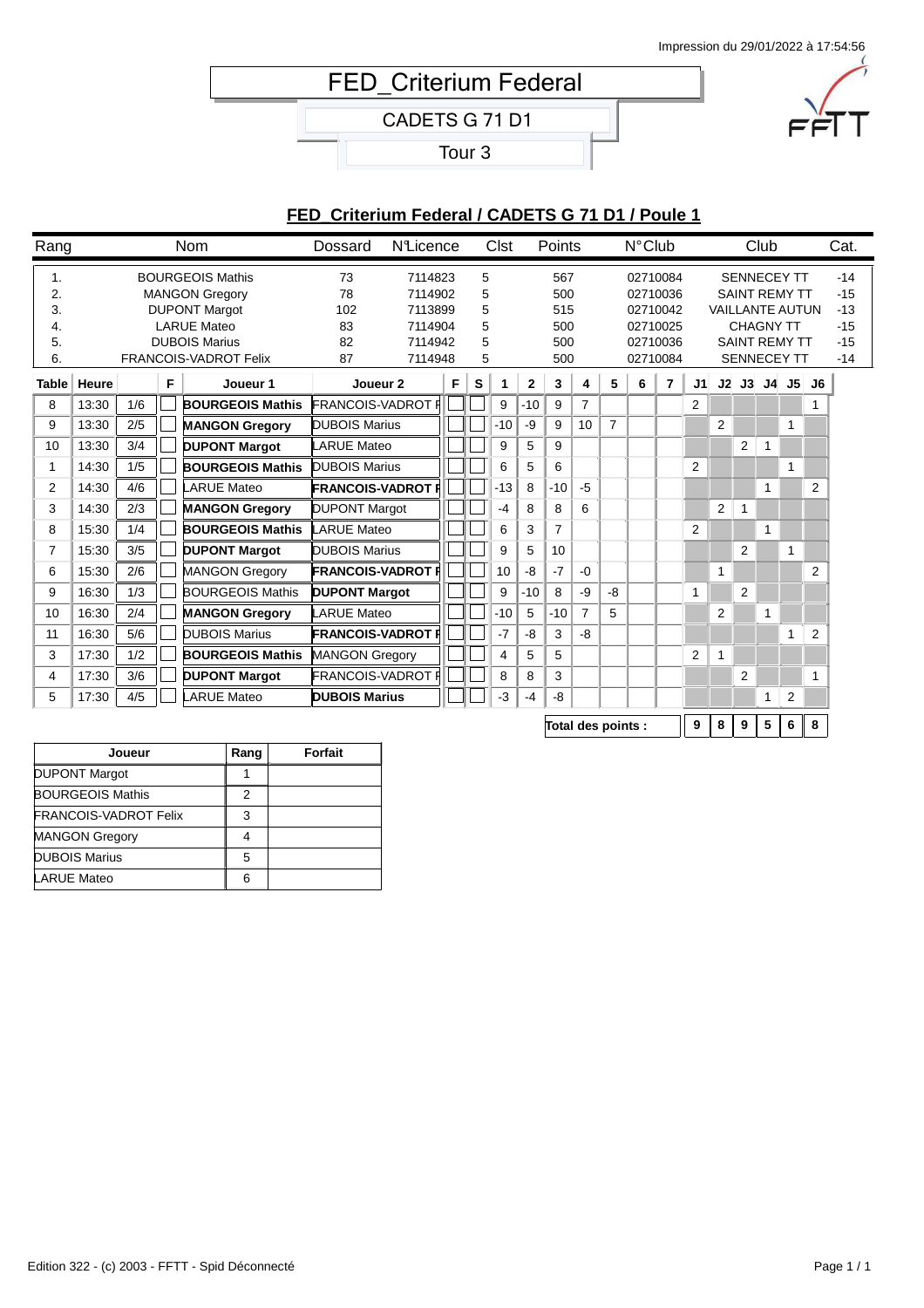# FED\_Criterium Federal

CADETS G 71 D1

Tour 3

### **FED\_Criterium Federal / CADETS G 71 D1 / Poule 2**

| Rang                             |       |     |     | <b>Nom</b>                                                                                                                                        | Dossard                          | <b>N</b> Licence                                               |                      |                            | Clst |              | Points                                 |      |    | $N^{\circ}$ Club |                                                                      |                |                |                                                                                                                                        | Club           |    | Cat.                                               |
|----------------------------------|-------|-----|-----|---------------------------------------------------------------------------------------------------------------------------------------------------|----------------------------------|----------------------------------------------------------------|----------------------|----------------------------|------|--------------|----------------------------------------|------|----|------------------|----------------------------------------------------------------------|----------------|----------------|----------------------------------------------------------------------------------------------------------------------------------------|----------------|----|----------------------------------------------------|
| 1.<br>2.<br>3.<br>4.<br>5.<br>6. |       |     |     | <b>BOREY Leo</b><br><b>DU GARDIN Baptiste</b><br><b>MONNOT Aurelien</b><br><b>BEAUMENIL Loris</b><br><b>POINET Clement</b><br>ROCHE LE SIOU Yanis | 75<br>79<br>77<br>80<br>85<br>84 | 7114884<br>7114969<br>7114460<br>7114679<br>7114785<br>7114901 |                      | 5<br>5<br>5<br>5<br>5<br>5 |      |              | 559<br>524<br>500<br>500<br>500<br>500 |      |    |                  | 02710036<br>02710036<br>02710084<br>02710035<br>02710025<br>02710036 |                |                | <b>SAINT REMY TT</b><br><b>SAINT REMY TT</b><br><b>SENNECEY TT</b><br><b>MONTCHANIN TT</b><br><b>CHAGNY TT</b><br><b>SAINT REMY TT</b> |                |    | $-14$<br>$-14$<br>$-15$<br>$-15$<br>$-15$<br>$-14$ |
| <b>Table</b>                     | Heure |     | F   | Joueur 1                                                                                                                                          | Joueur <sub>2</sub>              |                                                                | F                    | s                          | 1    | $\mathbf{2}$ | 3                                      | 4    | 5  | 6                | 7                                                                    | J1             |                | $J2$ $J3$ $J4$ $J5$                                                                                                                    |                | J6 |                                                    |
| 11                               | 13:30 | 1/6 |     | <b>BOREY Leo</b>                                                                                                                                  | ROCHE LE SIOU Yanis              |                                                                |                      |                            | 3    | 5            | $\mathbf{1}$                           |      |    |                  |                                                                      | $\overline{2}$ |                |                                                                                                                                        |                |    |                                                    |
| 12                               | 13:30 | 2/5 |     | <b>DU GARDIN Baptiste POINET Clement</b>                                                                                                          |                                  |                                                                | ✓                    |                            |      |              |                                        |      |    |                  |                                                                      |                | $\overline{2}$ |                                                                                                                                        |                |    |                                                    |
| 13                               | 13:30 | 3/4 |     | <b>MONNOT Aurelien</b>                                                                                                                            | <b>BEAUMENIL Loris</b>           |                                                                |                      |                            | -8   | -8           | $\overline{7}$                         | $-7$ |    |                  |                                                                      |                |                | 1                                                                                                                                      | 2              |    |                                                    |
| 6                                | 17:30 | 1/5 |     | <b>BOREY Leo</b>                                                                                                                                  | <b>POINET Clement</b>            |                                                                | $\blacktriangledown$ |                            |      |              |                                        |      |    |                  |                                                                      | $\overline{2}$ |                |                                                                                                                                        |                |    |                                                    |
| $\overline{7}$                   | 17:30 | 4/6 |     | <b>BEAUMENIL Loris</b>                                                                                                                            | <b>ROCHE LE SIOU Yanis</b>       |                                                                |                      |                            | 3    | 3            | 5                                      |      |    |                  |                                                                      |                |                |                                                                                                                                        | $\overline{2}$ | 1  |                                                    |
| 8                                | 17:30 | 2/3 |     | DU GARDIN Baptiste                                                                                                                                | <b>MONNOT Aurelien</b>           |                                                                |                      |                            | $-5$ | $-7$         | -6                                     |      |    |                  |                                                                      |                | $\mathbf{1}$   | 2                                                                                                                                      |                |    |                                                    |
| 5                                | 15:30 | 1/4 |     | <b>BOREY Leo</b>                                                                                                                                  | <b>BEAUMENIL Loris</b>           |                                                                |                      |                            |      | 6            | 8                                      |      |    |                  |                                                                      | $\overline{2}$ |                |                                                                                                                                        | $\mathbf{1}$   |    |                                                    |
| 4                                | 15:30 | 3/5 |     | <b>MONNOT Aurelien</b>                                                                                                                            | <b>POINET Clement</b>            |                                                                | ✓                    |                            |      |              |                                        |      |    |                  |                                                                      |                |                | $\overline{2}$                                                                                                                         |                |    |                                                    |
| 3                                | 15:30 | 2/6 |     | DU GARDIN Baptiste ROCHE LE SIOU Yanis                                                                                                            |                                  |                                                                |                      |                            | 4    | 3            | 6                                      |      |    |                  |                                                                      |                | $\overline{2}$ |                                                                                                                                        |                |    |                                                    |
| 6                                | 16:30 | 1/3 |     | <b>BOREY Leo</b>                                                                                                                                  | <b>MONNOT Aurelien</b>           |                                                                |                      |                            | 6    | 4            | $-4$                                   | $-7$ | -8 |                  |                                                                      | 1              |                | $\overline{2}$                                                                                                                         |                |    |                                                    |
| $\overline{7}$                   | 16:30 | 2/4 |     | <b>DU GARDIN Baptiste BEAUMENIL Loris</b>                                                                                                         |                                  |                                                                |                      |                            | 5    | 8            | 12                                     | 9    |    |                  |                                                                      |                | $\overline{2}$ |                                                                                                                                        | 1              |    |                                                    |
| 8                                | 16:30 | 5/6 | ∣✔∣ | <b>POINET Clement</b>                                                                                                                             | <b>ROCHE LE SIOU Yani</b>        |                                                                |                      |                            |      |              |                                        |      |    |                  |                                                                      |                |                |                                                                                                                                        |                | 2  |                                                    |
| 12                               | 14:30 | 1/2 |     | <b>BOREY Leo</b>                                                                                                                                  | <b>DU GARDIN Baptiste</b>        |                                                                |                      |                            | $-3$ | 6            | 5                                      | $-7$ | 9  |                  |                                                                      | $\overline{2}$ | 1              |                                                                                                                                        |                |    |                                                    |
| 13                               | 14:30 | 3/6 |     | <b>MONNOT Aurelien</b>                                                                                                                            | ROCHE LE SIOU Yani               |                                                                |                      |                            |      | 5            | 3                                      |      |    |                  |                                                                      |                |                | 2                                                                                                                                      |                |    |                                                    |
| 14                               | 14:30 | 4/5 |     | <b>BEAUMENIL Loris</b>                                                                                                                            | <b>POINET Clement</b>            |                                                                | ✔                    |                            |      |              |                                        |      |    |                  |                                                                      |                |                |                                                                                                                                        | 2              |    |                                                    |
|                                  |       |     |     |                                                                                                                                                   |                                  |                                                                |                      |                            |      |              |                                        |      |    |                  |                                                                      |                |                |                                                                                                                                        |                |    |                                                    |

**Total des points : 9 8 9 8 0 6**

| Joueur                 | Rang | Forfait          |
|------------------------|------|------------------|
| <b>MONNOT Aurelien</b> |      |                  |
| <b>BOREY Leo</b>       | 2    |                  |
| DU GARDIN Baptiste     | 3    |                  |
| <b>BEAUMENIL Loris</b> |      |                  |
| ROCHE LE SIOU Yanis    | 5    |                  |
| <b>POINET Clement</b>  | 6    | (Forfait Excusé) |